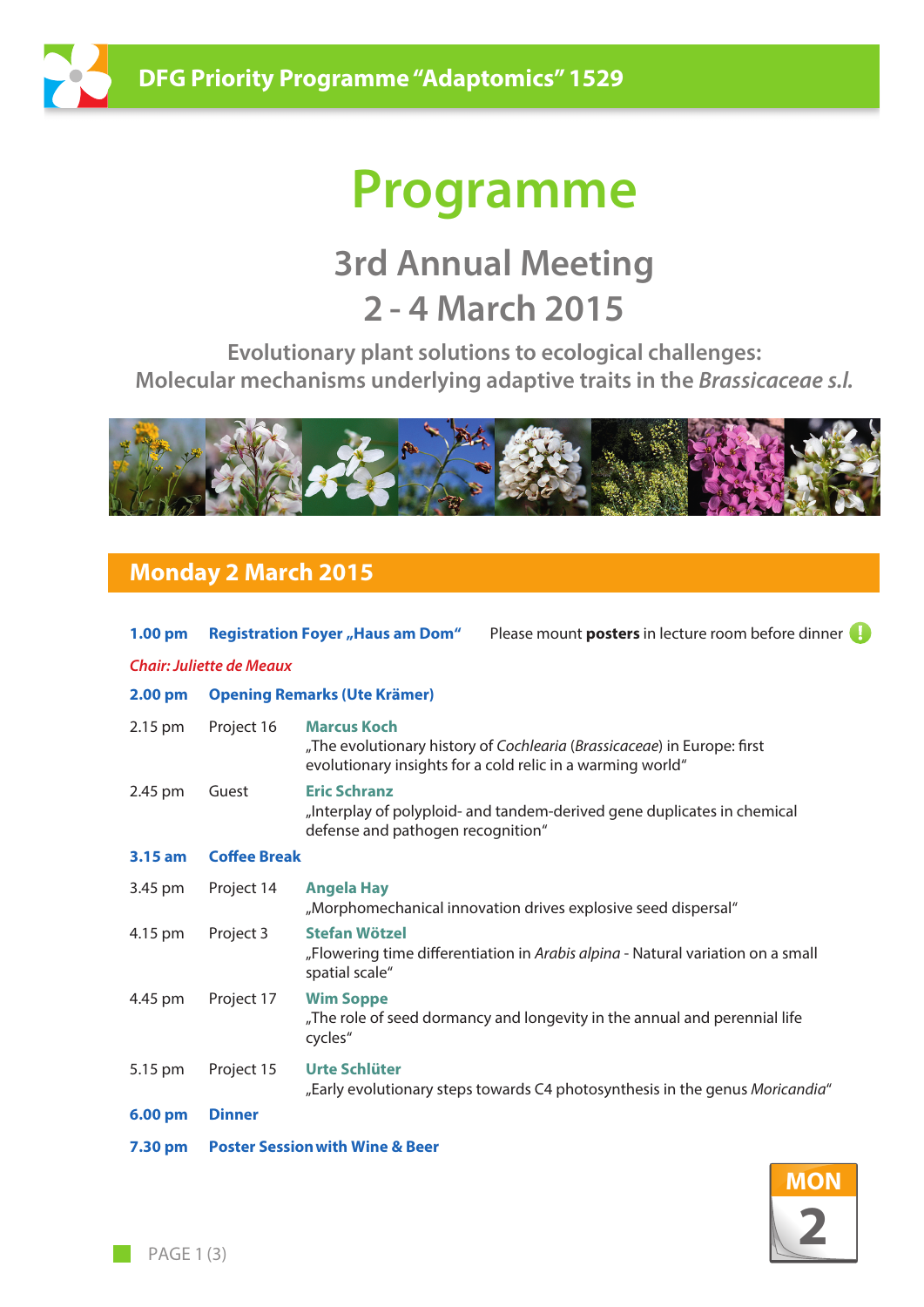

## **Tuesday 3 March 2015**

#### *Chair: Eric Schranz*

| 8.30 am   | Project 13            | <b>Michal Gruntman</b><br>"The role of biotic interactions in determining phenotypic and genotypic<br>variation in metal hyperaccumulation"                                                         |
|-----------|-----------------------|-----------------------------------------------------------------------------------------------------------------------------------------------------------------------------------------------------|
| $9.00$ am | Project 2             | <b>Ricardo Stein</b><br>"Natural variation, underlying molecular basis and ecological role of metal<br>hyperaccumulation in Arabidopsis halleri"                                                    |
| $9.20$ am | Project 2             | <b>Caroline Müller</b><br>"Trade-off between glucosinolate-based organic and inorganic defences in<br>the metal hyperaccumulator Arabidopsis halleri"                                               |
| 9.40 am   | Project 2             | <b>Stephan Höreth</b><br>"Mechanistic insight into metal hyperaccumulation in the model Arabidopsis<br>halleri"                                                                                     |
|           |                       |                                                                                                                                                                                                     |
|           | 10.00 am Coffee Break |                                                                                                                                                                                                     |
| 10.30 am  | Project 12            | <b>Martin Mau</b><br>"Muller's ratchet and niche differentiation in sexual and apomictic lineages"                                                                                                  |
| 11.00 am  | Project 18            | <b>Adrien Sicard</b><br>"Selfing syndrome evolution in the genus Capsella"                                                                                                                          |
| 11.30 am  | Project 10            | <b>Sara Tomiolo</b><br>"Phenotypic and genetic variation in Didyma and other Brassicaceae and<br>adaptation to environmental change - a combined ecological genomic<br>approach   part I - ecology" |

 "Phenotypic and genetic variation in *Didyma* and other *Brassicaceae* and adaptation to environmental change - a combined ecological genomic approach | **part II - genomics**"

#### **12.15 pm Lunch / Steering Committee Meeting**

#### *Chair: Detlef Weigel*

| 2.15 pm   | Project 5 | <b>Alessia Guggisberg</b><br>"Edaphic adaptation in diploid Arabidopsis: insights from genome-wide<br>patterns and greenhouse experiments"                                |
|-----------|-----------|---------------------------------------------------------------------------------------------------------------------------------------------------------------------------|
| $2.35$ pm | Project 5 | <b>Graham Muir</b><br>"What shapes the fitness of interspecific Arabidopsis hybrids? Progress from<br>genome scans, reciprocal crosses, modelling and field observations" |
| $2.55$ pm | Guest     | <b>Terezie Mandakova</b><br>"Textbook example of recent polyploidy in Cardamine: The true story"                                                                          |

#### **3.15 pm Coffee Break**

*Continued on next page…*